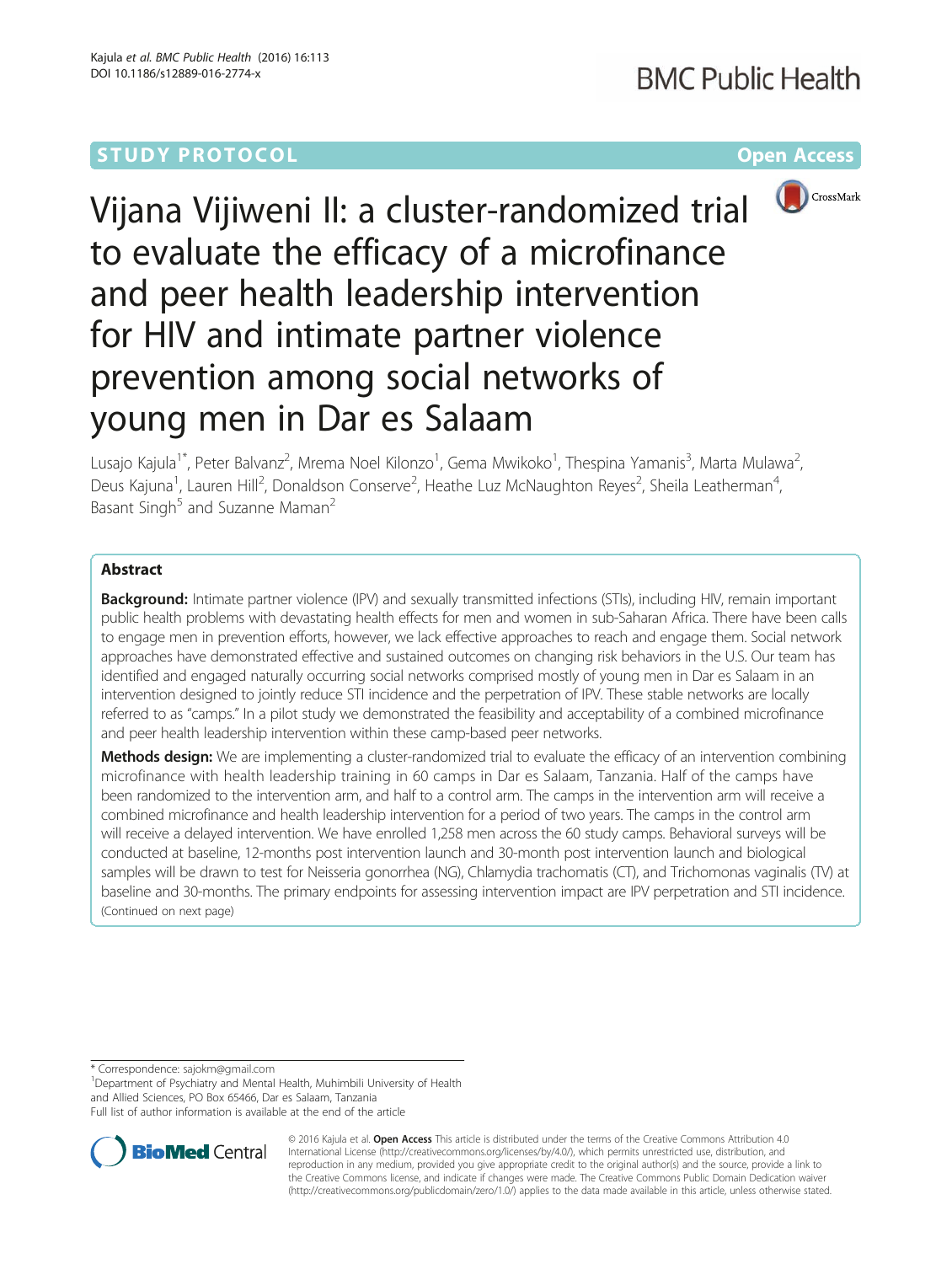### (Continued from previous page)

**Discussion:** This is the first cluster-randomized trial targeting social networks of men in sub-Saharan Africa that jointly addresses HIV and IPV perpetration and has both biological and behavioral endpoints. Effective approaches to engage men in HIV and IPV prevention are needed in low resource, high prevalence settings like Tanzania. If we determine that this approach is effective, we will examine how to adapt and scale up this approach to other urban, sub-Saharan African settings.

**Trial registration:** Clinical Trials.gov: [NCT01865383.](https://clinicaltrials.gov/ct2/show/NCT01865383?term=NCT01865383&rank=1) Registration date: May 24, 2013.

Keywords: HIV, Intimate partner violence, Social networks, Intervention, Men, Tanzania

## Background

Gender inequality is at the core of the HIV patterns that are evident in sub-Saharan African settings like Tanzania [[1](#page-9-0)]. Research has documented that the power imbalance that exists between men and women are important drivers of women's elevated HIV risk [\[2, 3](#page-9-0)]. Due to entrenched gender norms that provide men with the power and control in sexual relationships to determine the conditions, such as the timing, the level of protection, and the consensual nature of sex with their partners, men in sub-Saharan Africa are key targets for HIV prevention efforts [\[4](#page-9-0)–[9](#page-9-0)]. Young men are particularly important targets because they are forming sexual partnership practices that become normative and consequently persist into adulthood [\[10\]](#page-9-0).

Intimate partner violence (IPV) is a manifestation of the power imbalance that exists between men and women. The World Health Organization reports 30 % of everpartnered women worldwide have experienced IPV in their life [\[11\]](#page-9-0). The Tanzanian DHS found that 31.8 % of women in Dar es Salaam reported experiencing physical violence in their lifetimes and 23.8 % of women in Dar es Salaam reported experiencing physical violence often or sometimes within the last 12 months [[12](#page-10-0)]. The consequences of IPV for women are substantial and include mental health effects like incident depression, PTSD and suicidal ideation [[13](#page-10-0)–[16\]](#page-10-0); decreased use of contraceptives [[17](#page-10-0)] and other reproductive health consequences [\[18\]](#page-10-0); elevated substance use [\[19\]](#page-10-0); increased risk for STIs including HIV [\[20, 21\]](#page-10-0) and increased risk of chronic pain as well as non-fatal and fatal injuries [[15](#page-10-0), [17](#page-10-0), [22](#page-10-0)]. IPV has also been associated with negative health outcomes for perpetrators including hazardous drinking, illicit drug use, mental health consequences, and elevated risk for STIs among men [\[8](#page-9-0), [9](#page-9-0), [23](#page-10-0)–[28](#page-10-0)].

We continue to lack knowledge on how to access and engage young men at risk for HIV and IPV perpetration. Clinic based approaches may not be effective at reaching young men because young men access health services at disproportionately lower rates than females in part due to traditional masculine gender norms [[29, 30\]](#page-10-0). Worksite and school based approaches may also not be the most effective approach, because many young men most at risk are not in school and not formally employed [\[31](#page-10-0)]. Intervention strategies to engage men are also lacking, particularly those that address the structural determinants of risk, such as poverty and unemployment. Unemployment has destructive physical and mental health effects on men [[32](#page-10-0)], and the stress associated with men's inability to meet their roles as economic providers for their sexual partners and their families creates strain for men, and leads to increased risky sexual behavior and conflict between partners [\[33](#page-10-0)–[35](#page-10-0)]. Similarly, lack of economic opportunities can lead to feelings of hopelessness and distress that may cause interpersonal conflict for men [\[36\]](#page-10-0). Despite the detrimental effects of unemployment on men's health, men have been overlooked in some poverty alleviation efforts, such as microfinance.

Microfinance extends small loans to poor individuals, often within groups, to start or support small business enterprise. A growing body of literature shows that beyond poverty alleviation, microfinance programs can lead to positive health outcomes [\[37](#page-10-0)–[39\]](#page-10-0). The most striking example of positive health effects resulting from a combined microfinance and health intervention is from the Intervention for Microfinance and Gender Equity (IMAGE) study in South Africa. Women in this trial who received small loans and attended biweekly health sessions reported significantly less IPV, greater uptake of HIV counseling and testing, and greater HIVrelated communication with partners than women in the control arm [[39](#page-10-0)]. Women are generally the beneficiaries of microfinance because they have historically demonstrated better overall repayment and greater investment of these resources and profits in household needs [[40](#page-10-0), [41\]](#page-10-0). However, a growing number of microfinance organizations are committed to providing loans to men [[42](#page-10-0)] and research has demonstrated positive health effects of microfinance with men, including greater use of contraception and reduced depressive symptoms among men in a South African study [\[43, 44\]](#page-10-0).

We conducted formative research in Dar es Salaam to identify the venues where young men engaging in high-risk sexual behavior socialize. Through this formative research we identified camps, which we have described in previous publications [[10](#page-9-0), [45\]](#page-10-0). Camps are social networks of mostly men, and were found to have a median of 22 members and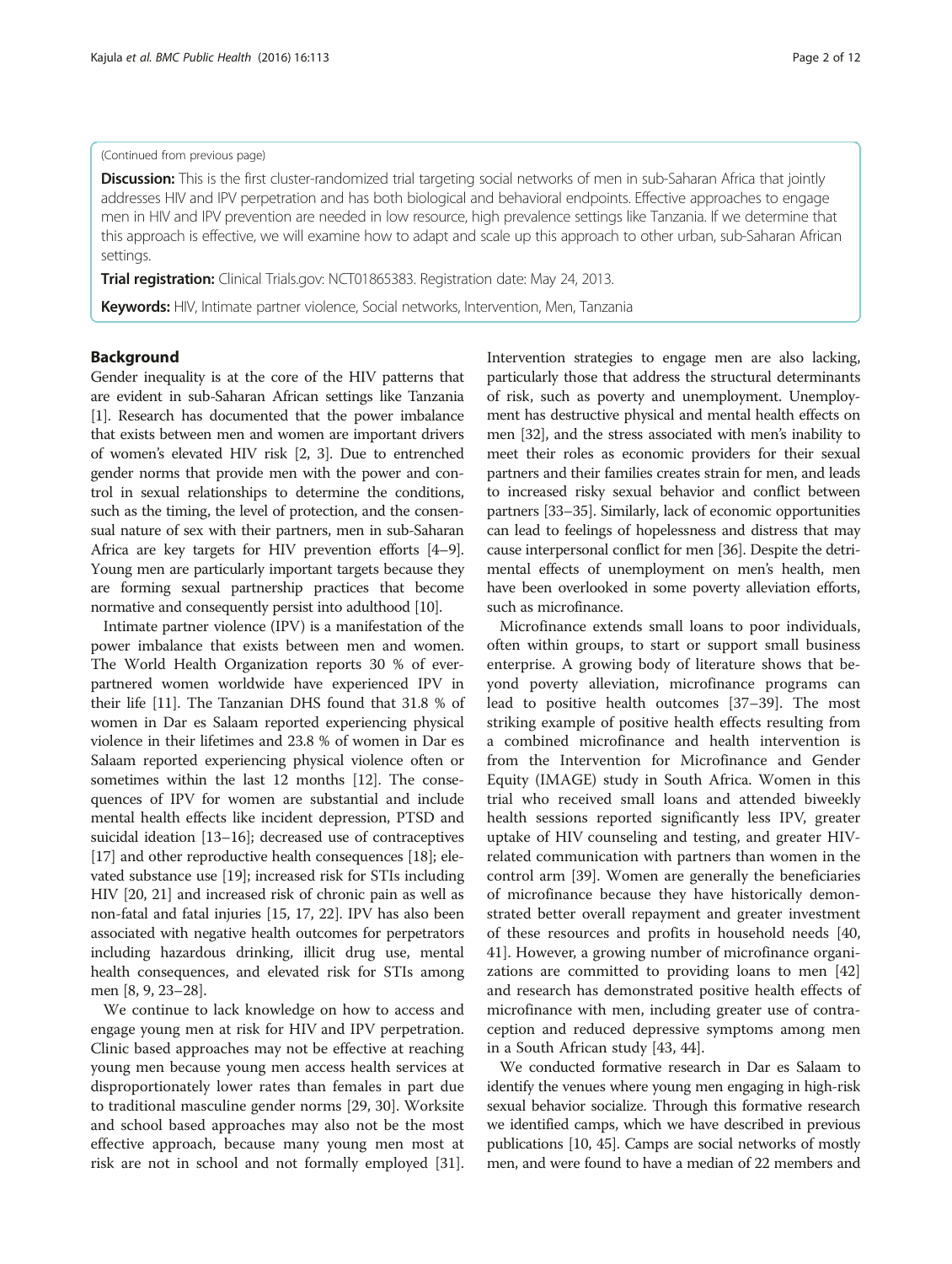existed for an average of 8 years (range 4–13 years). Membership of camps is, on average, 80 % male. Most camps do not have offices or other permanent meeting rooms, but rather use public spaces, such as the side of a building to mark their meeting space. Camps have elected leadership and some require membership fees to belong. Most members belong to one camp and come every day for several hours to socialize. Camp members support one another in tangible ways such as contributing funds when members are ill. Male camp members also reported engaging in health risk behaviors at higher rates than those reported in the general population. For example, the six month cumulative prevalence of concurrency among sexually experienced male camp members was 42 % [[10](#page-9-0)], substantially higher than other studies of male youth in sub-Saharan Africa that have found rates of concurrency that range between 20 and 38 % over time periods of past 12 months and past 3 years [\[46](#page-10-0)–[50](#page-10-0)]. Our group has leveraged what we know about social networks of men to implement and evaluate a microfinance and peer health leadership intervention among social networks of young men in Dar es Salaam, Tanzania designed to reduce HIV risk behaviors and prevent IPV perpetration.

Social networks serve as an important context for shared peer norms related to HIV and provide opportunities for social influence processes to occur naturally [[51](#page-10-0)]. Network-based interventions have the potential to transform these shared norms, leading to sustained behavior change. Microfinance combined with health leadership training may reduce STI incidence and the perpetration of violence by addressing the structural determinants and gender norms at the root of these issues. The health leadership intervention in particular, is designed to transform men's attitudes towards gender roles to make them more equitable. In addition to transforming individual men's attitudes, this intervention is designed to change camp-level norms as well. Additionally, the microfinance intervention is hypothesized to increase men's hope for, and orientation towards the future. The combined approach is also meant to increase men's perceived social support. Finally, this approach holds promise with regards to reducing risky behavior and violence in part because it is delivered at the camp level and the microfinance model relies on group members holding one another accountable for the repayment of their loans. As such, this intervention capitalizes on the structure and cohesiveness of peer groups or networks of individuals to keep each other motivated and to reinforce intervention messages. We anticipate that the combined intervention may work, in part, by making these camp networks more cohesive. Interventions designed not only to change the behavior of individuals but also to work with social networks to promote behavior change are likely to result in sustained change because they tap into naturally existing structures [[51](#page-10-0)–[53\]](#page-10-0).

We conducted a pilot study to determine the feasibility and acceptability of a combined microfinance and peer health leadership training program for these social networks of young men in camps. We demonstrated that this innovative HIV and IPV prevention intervention was both feasible and acceptable, and results of the pilot study have been published elsewhere [\[54\]](#page-10-0). The lessons learned from this pilot have informed the implementation of the current cluster-randomized trial of the microfinance and peer health leadership intervention. This is the first cluster-randomized trial targeting social networks of men in sub-Saharan Africa that jointly addresses HIV and IPV perpetration and has biological and behavioral endpoints.

## Methods/Design

## Research design and methods **Overview**

Vijana Vijiweni II is a cluster-randomized controlled trial, with the unit of randomization being camps. The trial tests whether men in camps randomized to a combined microfinance and peer health leadership intervention have less incident sexually transmitted infections (Neisseria gonorrhea (NG), Chlamydia trachomatis (CT), and Trichomonas vaginalis (TV) and report less past-year perpetration of physical and/or sexual violence against female sexual partners compared to men in the control camps who will get a delayed intervention. Sixty camps are enrolled in the trial and half are randomly assigned to the intervention arm and half to the control arm. All members who meet the study eligibility criteria (detailed below) are offered enrollment in the trial. Behavioral and biological data are collected at baseline, which is completed two months prior to initiating the intervention, and endline which occurs 30 months post intervention launch. We are also conducting a midline behavioral assessment at 12-months post intervention launch. The intervention runs for a period of 2 years.

Primary hypothesis The combined microfinance and health leadership intervention will be associated with lower incidence of sexually transmitted infections and less perpetration of physical and sexual violence against female sexual partners among men in camps randomized to receive the intervention as compared to men in camps randomized to receive the control condition.

Secondary hypothesis We hypothesize that several constructs will mediate the intervention effects. Specifically, at the individual level, men's equitable gender role attitudes, hope, future orientation, and their perceived social support will mediate intervention effects. Additionally, at the camp level, the social cohesion as well as the structural cohesion of camp networks will mediate the effect of the intervention on the primary outcomes. We will also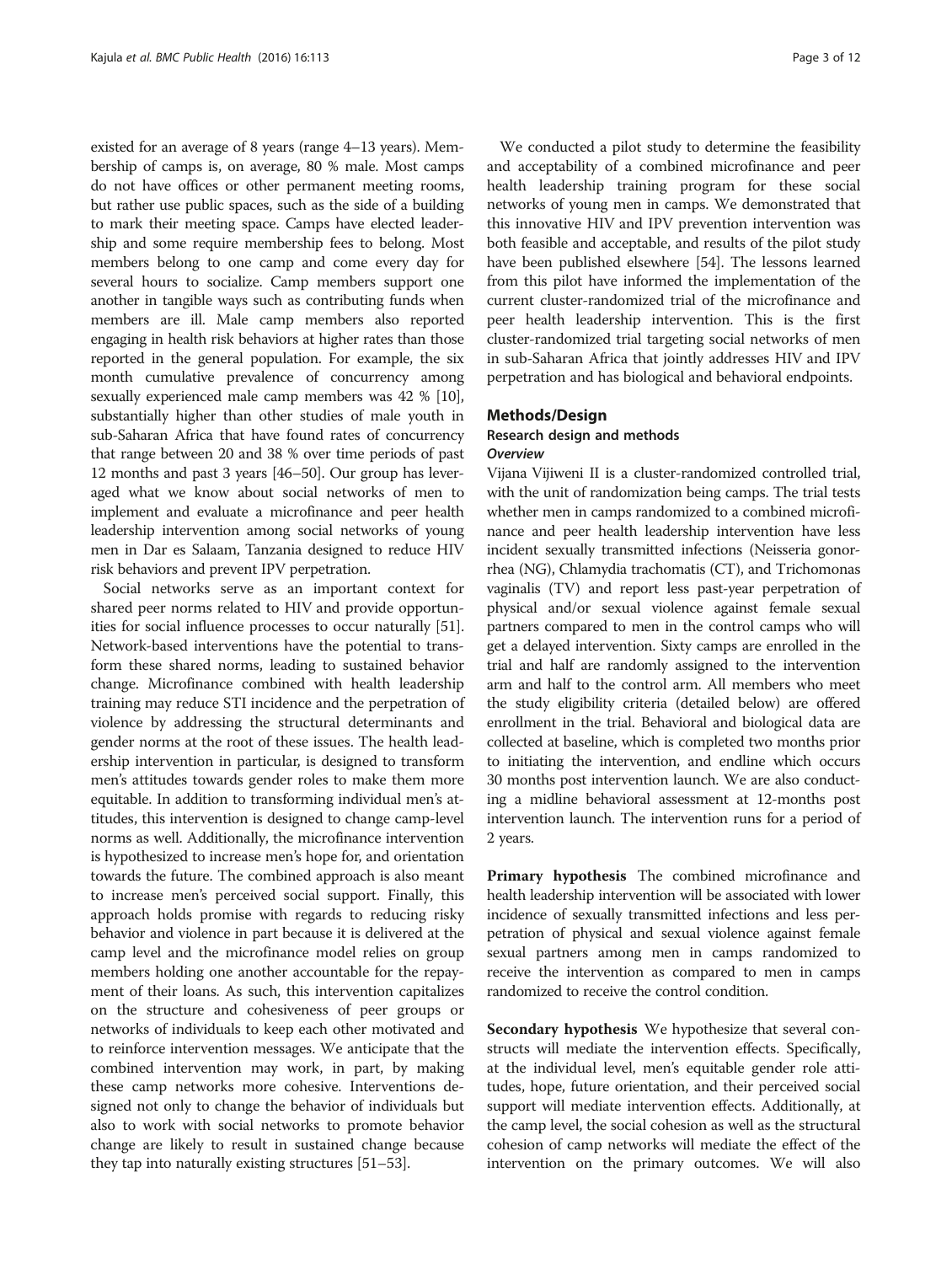examine the intervention effects on secondary outcomes including unprotected sex, sexual partner concurrency, alcohol and other substance use.

## Setting

Dar es Salaam, the commercial capital of Tanzania, is one of the regions in Tanzania with the highest prevalence of HIV (6.9 %) [\[55\]](#page-10-0). Dar es Salaam is one of the fastest growing urban areas globally [[56](#page-10-0)] and as a result the city has the highest population density (3,133 per sq. km), highest concentration of youth (13.4 % ages 15–24), and the highest unemployment rate (13 %) in the country [[57\]](#page-10-0). Seventypercent of city residents live in informal settlements [\[58](#page-10-0)]. Administratively, the city (1,393 sq. km) is divided into three districts, and 73 wards comprise these districts. Our study takes place in four wards within Kinondoni District. The population in these four wards range between 50,560 and 85,735 [\[59\]](#page-10-0).

## Research ethics and approval and community engagement

This study is a collaborative effort between the University of North Carolina at Chapel Hill (UNC) and the Muhimbili University of Health and Allied Sciences (MUHAS) in Dar es Salaam. The IRBs at UNC and MUHAS approved the study and oversee adherence to the protocol. A Community Advisory Board (CAB) was established to liaise between research staff and the communities within which our study operates. Our CAB includes leaders of camps in our study, parents of participants, and local government authorities. CAB meetings are held at least once every 6 months to provide an update on the study and promote participant retention, and additional meetings are arranged if major study-related issues that need input from the CAB occur.

## Research activities and procedures PLACE assessment to identify camps

We used the Priorities for Local AIDS Control Efforts (PLACE) method to identify, map, and characterize all camps in four wards of Dar es Salaam. PLACE is a venue-based sampling methodology that was developed as a surveillance tool for high-transmission venues [\[60](#page-10-0), [61\]](#page-10-0). The PLACE assessment involves two steps to identify and verify the venues, including community informant interviews and venue-verification interviews. (1) Community Informant Interviews: We identified community informants in each ward who are familiar with the camps in their wards. We went *mtaa* by *mtaa* (street by street) and surveyed 489 individuals (432 men and 57 women) from the estimated 240,000 residents living in these wards. Those interviewed were asked to provide the following information on up to 10 camps within 10 min' walk from where the interview was conducted: the camp name(s), the closest street name, and walking directions. Through the community informant interviews we identified 522 camps. (2) Camp Verification Interviews: Research assistants subsequently used directions collected during community informant interviews to verify camp existence and operation. Camps were omitted from the sampling frame if the directions were insufficient  $(n = 56)$  or if they had closed permanently  $(n = 148)$  or closed temporarily  $(n = 24)$ . Of the 522 possible camps, 294 camps were included in the sampling frame and assessed for eligibility (Fig. 1). Geographical coordinates were collected for the remaining 294 camps and used to create a map of camp locations, which was constructed using ArcGIS 10.1 [[62](#page--1-0)] (Fig. [2\)](#page-4-0). We then approached all 294 camps to assess their eligibility by conducting a structured interview with the chairperson or another leader if the chairperson was unavailable. We conducted most interviews with the chairperson ( $n = 136$ ), secretary ( $n = 54$ ), or treasurer ( $n = 25$ ). In the event none of the elected leaders were available, other camp members  $(n = 79)$  completed the interviews. Of the 294 camps assessed for eligibility, 172 were found to be eligible. Specifically, in order to be eligible for inclusion in our trial, camps had to have more than 20 members and less than 80 members ( $n = 67$  and  $n = 17$  camps were not eligible for these reasons, respectively). Camps also had to have been in existence for at least 1 year ( $n = 1$  camp was ineligible as a result). Camps in which Research Assistants felt unsafe  $(n = 8)$  and camps in which a weapon had been used in a fight in the last 6 months  $(n = 20)$  were also excluded. Finally, camps could not have participated in pilot studies with our team  $(n = 4$  camps were not eligible). An additional 5 camps refused to participate in the study.

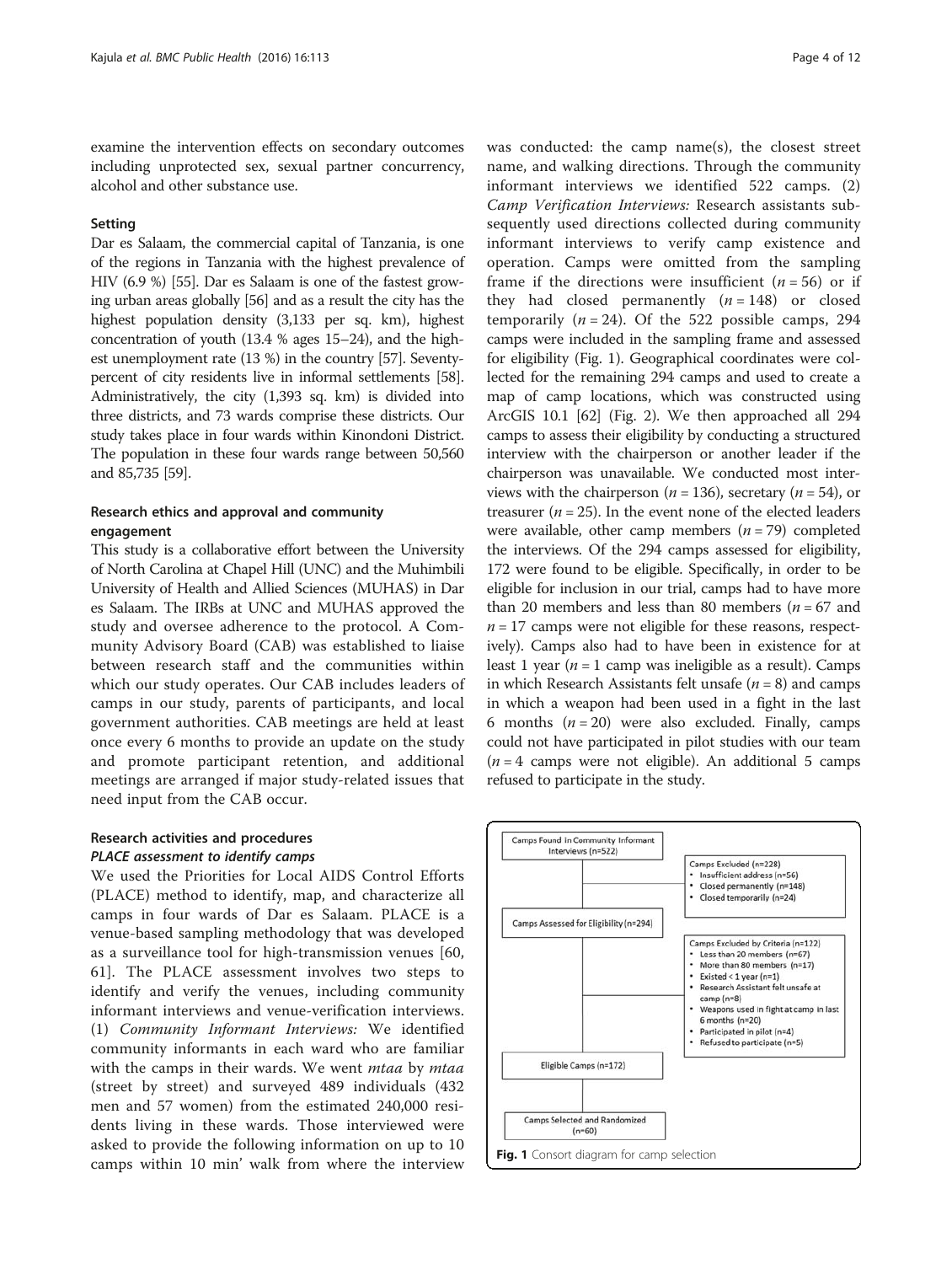<span id="page-4-0"></span>

## Selection and random assignment of camps for the trial

Due to the density of geographically proximal camps (see Fig. 2), we used a three step, probability based sampling method that reduced the possibility of contamination effects to randomly select 60 eligible camps in to the trial: (1) field staff familiar with the physical geography of wards and camps assigned geographically proximal camps to groups containing between 1–6 camps on ArcGIS generated maps; (2) probability proportionate to size with minimal replacement sampling of groups was conducted using SAS Survey Select Procedure; (3) simple random selection of camps within groups selected was completed. By using minimal replacement, groups containing greater numbers of camps with high membership numbers could be selected more than once. In such an instance, the number of times a group was selected equaled the number of camps selected randomly from that group. The 60 randomly selected camps were first randomized into two sets of 30 camps. Multiple camps selected from within the same geographically proximally group were assigned to the same set. Treatment condition of these two sets was then randomly, and transparently, assigned at a CAB meeting following completion of baseline data collection. At the CAB meeting, the two sets were assigned numbers one and two. Papers with these numbers were then put in

separate but identical balloons, and three other papers that stated "try again" in three other identical baloons. The CAB decided that the first number to be selected would be assigned to the intervention condition. One CAB member was selected to be the one to randomly pick and pop the balloons until a number was found.

## Selection of participants from each study camp

Following random assignment, a camp leader was given a camp roster to complete. The roster included information on each member of their camp (including their first and last name, nickname, birthdate, gender, phone numbers, length of time as camp member). We then contacted and scheduled interviews with all camp members. Prior to camp member enrollment, the team confirmed individual eligibility. In order to be eligible for participation in our trial, participants had to be older than 15 years, have been a camp member for more than 3 months, visit the camp at least once a week, plan on residing in Dar es Salaam for the next 30 months, and be willing to provide contact information for a friend or family member to be used in the event we could not contact the participant for future follow-up assessment. Of the 1,581 participants assessed for eligibility, 86 individuals (5.4 %) were confirmed to be ineligible and 25 (1.6 %) refused to participate. We reached but were unable to schedule appointments with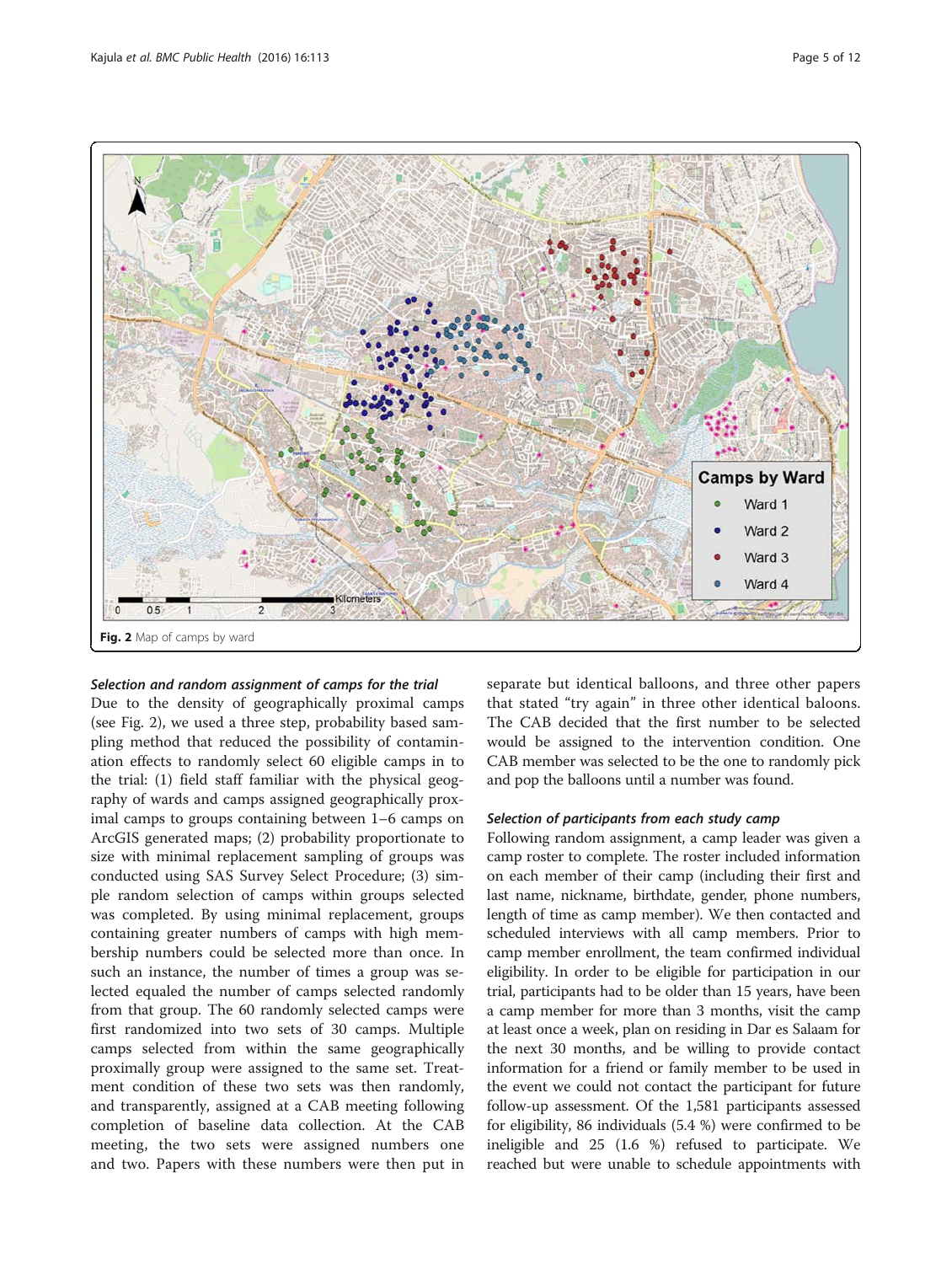

141 participants (8.9 %) and were unable to contact 71 individuals (4.5 %). There were no significant differences between the proportions of participants that were not contacted, ineligible, or refused to participate between the intervention and control arms. See Fig. 3 for Consort diagram of individual participation.

### Study assessments

Study assessments are conducted at baseline, 12-months post-intervention launch and at 30-months postintervention. Behavioral surveys are collected at each assessment, and biological samples are collected at baseline and 30-month post-intervention only. Prior to the first assessment participants are asked for consent to participate in the study, which the participant provides by signing a consent form and writing their initials next to the assessments (behavioral, biological) to which they agree to participate. Participants must reassent to participate in future behavioral assessments and consent to participate in biological assessment if not done at baseline. Behavioral surveys are conducted in field offices located in the study wards through computerassisted personal interviews (CAPI) using tablet devices. Each interview is expected to take approximately 60–90 min to complete. Sixteen local interviewers, trained in human ethics, confidentiality, interviewing techniques, data collection methods, and use of CAPI devices, collect all behavioral data. To collect biological specimens, blood and urine samples are drawn from participants immediately after the behavioral survey is completed. To assess baseline prevalence of sexually transmitted infections (STIs), a subsample of 50 % of men that report ever having sex on their baseline survey are asked to provide a blood and urine specimen for HIV and STI tests. At the 30-month assessment, all men are asked to provide biological samples. Participants are refunded the equivalent of \$3 for transport.

## Measures

The primary endpoints to assess intervention impact are STI incidence and IPV perpetration. To assess STI

incidence, we are using Qiagen Artus CT with in-house PCR to detect CT, Trichomonas vaginalis Real-TM test to detect TV, and 16 s rDNA PCR to detect NG. For the follow-up testing at 30 months we are using Multiplex PCR to detect CT and NG. Study participants who are identified with NG, CT, or TV are offered free treatment by a study clinician at the study site according to the standard of care in Tanzania specifically NG (Ceftriaxone), CT (Doxycycline), TV (Metronidazole). IPV perpetration is assessed using an adapted version of the World Health Organization violence against women instrument [[63](#page--1-0)]. This tool measures psychological, physical, and sexual IPV perpetration. Participants are asked whether they have perpetrated any of 13 behaviorally specific violent acts, including 4 psychological acts, 4 physical acts and 3 sexually violent acts, against a current or former sexual partner. For those who say yes to ever having perpetrated a specific act of violence, they are asked to report how many times they perpetrated that act in the last 12 months. Response options included never, once, 2–3 times, 4–10 times, and more than 10 times. The responses to the frequency of physical and sexual IPV perpetration within the last 12 months are dichotomized such that a 0 represents no sexual/physical IPV perpetration and a 1 represents at least 1 act of sexual or physical IPV perpetration within the last 12 months. We are measuring gender norms with the gender-equitable men's scale [\[36\]](#page-10-0), as well as hope [[64](#page--1-0)], future orientation [[65](#page--1-0)], and perceived social support as mediators of the intervention's effects. We are measuring camp-level social cohesion using five items adapted from a measure of social cohesion developed by Sampson, Raudenbush & Earls [[66](#page--1-0)]. For example, participants are asked how strongly they agree with statements like "people in my camp are willing to help each other" and "the members of my camp share the same values." In addition, we are collecting data on all social ties within each camp at multiple waves of data collection. We are using these complete network data to assess whether our intervention is mediated through the transformation of social network structures (e.g. structural cohesion [[67](#page--1-0)]). Finally, we are also looking at HIV risk behaviors as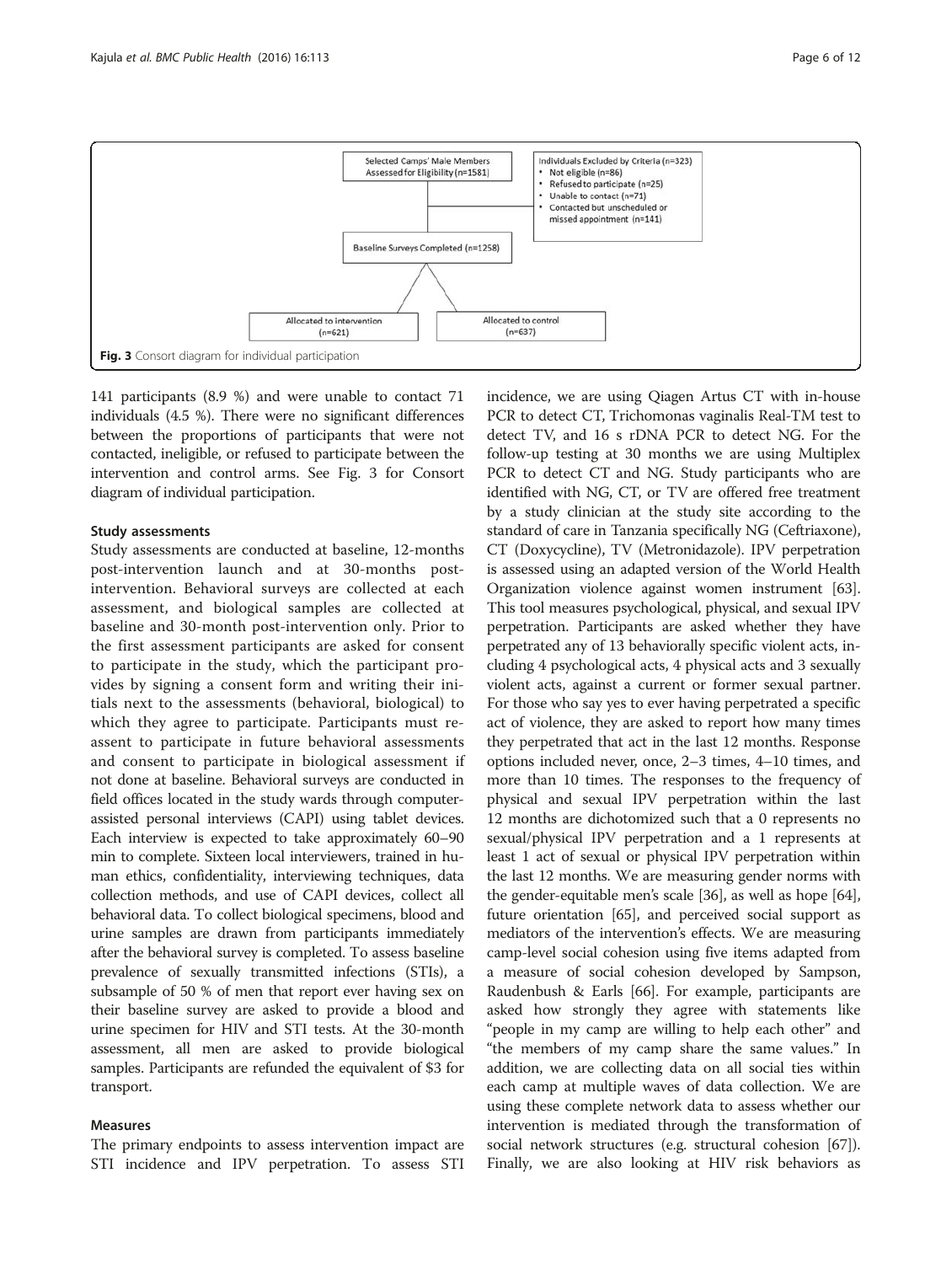secondary endpoints including unprotected sex, sexual partner concurrency, alcohol and other substance use.

### Retention

Young men in this urban context are highly mobile, often moving for work-related opportunities. A number of strategies are employed to maximize participant retention through the life of the study. (1) Camp rosters containing member names and phone numbers were collected before the baseline assessment, and are updated with camp leader assistance before follow up data collection. (2) Phone numbers of participant family members and close friends are collected at baseline to assist in locating camp members difficult to track down at follow-up. (3) Bi-annual CAB meetings are held to maintain connection with camp leadership and checkin on camp membership. (4) For any respondent who leaves the camp and/or moves, we are using additional strategies such as finding out if they are still living around Dar es Salaam to contact them and encourage them to return for interviews, including providing additional funds for transport if they are located far from the field offices within Dar es Salaam.

### Qualitative sub-studies

We are conducting qualitative sub-studies during the study to follow-up in more depth on a few issues of particular interest to our study team. Our first qualitative study is focused on the role of camps in men's perpetration of violence. This qualitative study is designed to understand more about the role that social networks within camps play in influencing men's perpetration of violence against their female partners. In this sub-study, 20 men who report at least one episode of violence with their sexual partner in the past 12 months are selected for interviews. The interviewers ask men about how members of their camp talk to each other about relationships, and conflicts within relationships. They also ask for more information about the conflicts that selected participants have had with their partners to try to understand how they talked to camp members about these relationship conflicts. We conduct two interviews with each man. The second qualitative substudy is focused on camp leadership and microfinance uptake. As we have implemented the intervention we have become increasingly aware of the important role that some camp leaders play in the functioning and decisions that are made within the camps. We will select 3 camps that took loans and 3 camps that did not and conducted semi-structured interviews with 2 leaders and 3-4 members per camp for a total of 30-36 interviews. We want to understand more about the strategies that camp leaders use to lead their camps, and how influential camp leaders are in the decisions of camps members regarding the uptake of loans. All qualitative interviews are conducted in Swahili by trained qualitative interviewers, audio recorded, transcribed, and translated for data analysis.

#### Sample size determination

The choice of 60 camps randomized into two groups is based upon evidence generated in our previous study and likely incidence estimates available from published studies with similar populations in Tanzania and other countries in Africa [[10](#page-9-0), [68\]](#page--1-0). We estimated average camp sizes of 26.4 men and expected to successfully enroll approximately 80 % of these men into our trial at baseline. 90 % of the men were expected to be sexually active at baseline. Any STI incidence (NG, CT, or TV) was used as the primary outcome measure and sexual and/ or physical IPV perpetration was used as the primary behavioral outcome measures. Based upon our previous study we computed camp intraclass correlation (ICC) estimates between 0.00 and 0.01 for sexually transmitted diseases and 0.032 for behavioral measures. Given anticipated average camp sizes and ICC estimates we inflated sample size estimates assuming simple random sampling with design effects ranging from 1.4 to 2.3. All sample estimates assumed an attrition of 20 %. Given a sample size of 890 sexually active males and 999 total males in 60 camps at our 30-month assessment, we will have 80 % power (2-sided,  $\alpha = 0.05$ ) to detect protective effects of the intervention (OR) of .57 for STI incidence and .65 for perpetration of sexual or physical IPV among sexually active men. Statistical power to detect mediation is expected to be high based on the simulation results of Fritz and MacKinnon where a total sample size of 539 was sufficient for .80 power to detect the most conservative simulated mediation effect.

### Data analysis

For our primary outcome analysis, we compare odds ratios for STI incidence and IPV perpetration in the past 12 months, across arms at 30 months for both behavioral and STI outcomes using SAS SURVEYLOGISTIC version 9.4 [\[69\]](#page--1-0) to adjust for correlation due to clustering within camps and incorporate both the complex nature of sample selection and weighting. Controls for covariates will be introduced where necessary. In the event that program effects are identified, we will assess the degree to which hope, future orientation, and structural characteristics of the networks mediate the impact of the intervention on STI and IPV. Indirect (mediated) effects of the intervention will be calculated using Mplus and assessed for significance using construction of Monte Carlo confidence intervals [\[70](#page--1-0)].

### Intervention design and methods

The intervention involves two components, a microfinance component and a camp health leadership component. The intervention is implemented for a period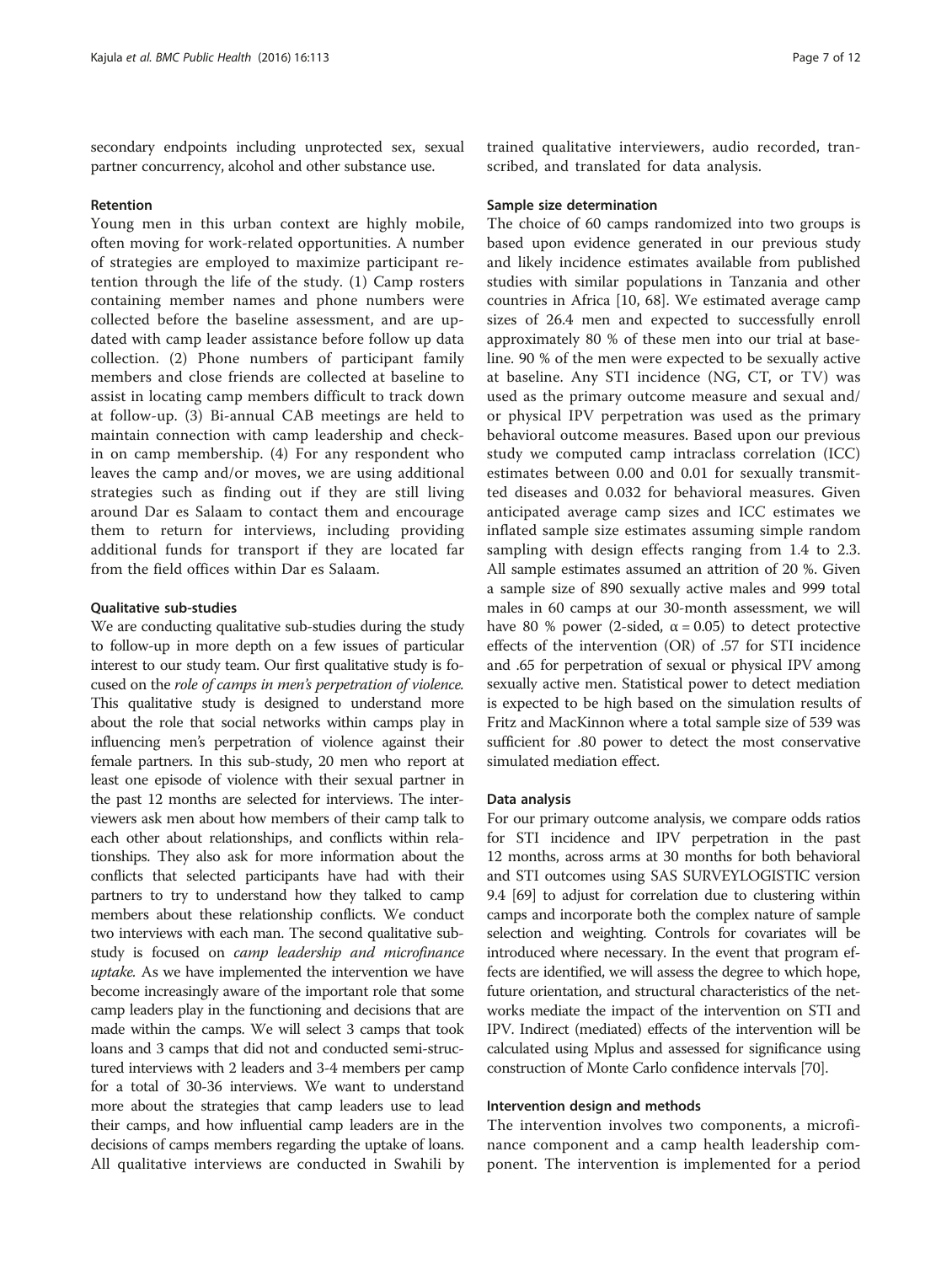of two years. We describe the design and methods for each component below.

#### Microfinance component

We partnered with a local microfinance organization, YOSEFO (Youth Self Employment Foundation) based in Dar es Salaam to implement the microfinance activities in this trial. All men in the camps randomized to the intervention arm who completed a baseline survey are eligible to participate. The intervention was developed based on standard microfinance practices. (1) Business skills training: Men who were eligible and interested in participating in the microfinance component are invited to a one week training facilitated by YOSEFO. Standard business/entrepreneurship training lessons include: how to generate viable business ideas; how to assess markets; how to start and scale up businesses; the business environment; how to manage businesses; entrepreneurship and the entrepreneur; marketing goods; cost, sales and pricing; customer service; effects of HIV/AIDS on ability to conduct business; and family and business. Finance lessons include: obtaining business capital; loan criteria; loan collateral; loan interest rates; loan groups and centers; loan application; and loan term and repayment. A key part of this initial training is teaching the participants about microfinance and the conditions of microfinance loans, so that they can make informed choices about their participation. (2) Formation of loan groups: Camp members are asked to form groups with four other camp members for the purpose of receiving the loan. Each camp member within the group receives an individual loan. While loans are paid to individuals, the groups are accountable for repayment of all group members' loans (3) Applications for loans: Individuals apply for a loan by completing a loan application that includes details on the planned business, information on group members, listing of physical collateral against the loan, and evidence that they have U.S. \$6 (TZS 10,0000) in savings. The loan application process occurs over a 3 week period and includes multiple steps, designed in

part to get borrowers in the habit of attending meetings and depositing money. Loan applications are reviewed and approved by other group members, camp leaders and YOSEFO staff. (4) Distribution of the loans. After successful completion of the application, camp members receive an initial loan of \$100 USD (THS 160,000) at 18 % interest on a 6- month repayment cycle or 27 % on a 9-month repayment cycle. (5) Weekly repayment sessions: The camp members meet with a loan officer in their ward on a weekly basis with their group to repay their loan principal plus interest. Loan access and repayment data is entered into an Access database by Loan Officers at these weekly sessions. Weekly repayment amounts are determined by dividing the loan plus interest by the number of weeks in their loan term. Borrowers are also expected to deposit TZS 2,000 (U.S. \$1.25) in savings at each repayment session. All members are expected to attend these repayment sessions. Group members are responsible for ensuring payment from all members of their group at weekly repayment sessions. See Fig. 4 for a diagram of the weekly repayment plan for men on the 6- and 9-month cycles. Should one group member fail to pay, it is the responsibility of other members to cover the payment. In the event that an individual defaults on a loan, all members of the particular group with loans are responsible for repayment of the outstanding loan balance. Men failing to repay their loans within the loan term are approached to secure the collateral listed on their loan application until loan repayment is complete. (6) Ongoing access to credit: Since ongoing access to incrementally larger loans is a key feature of microfinance, camp members completing repayment of the first loan are eligible for a second loan in the amount of \$185 USD (TZS 300,000), and if successful with that a third loan in the amount of \$280 USD (TZS 450,000). An agreement with YOSEFO was established at the outset such that any camp member who successfully completes three loan cycles during the duration of this study, will be eligible to apply for additional loans through YOSEFO following standard practices for the organization. (7) Monitoring MFI repayments: The study team monitors

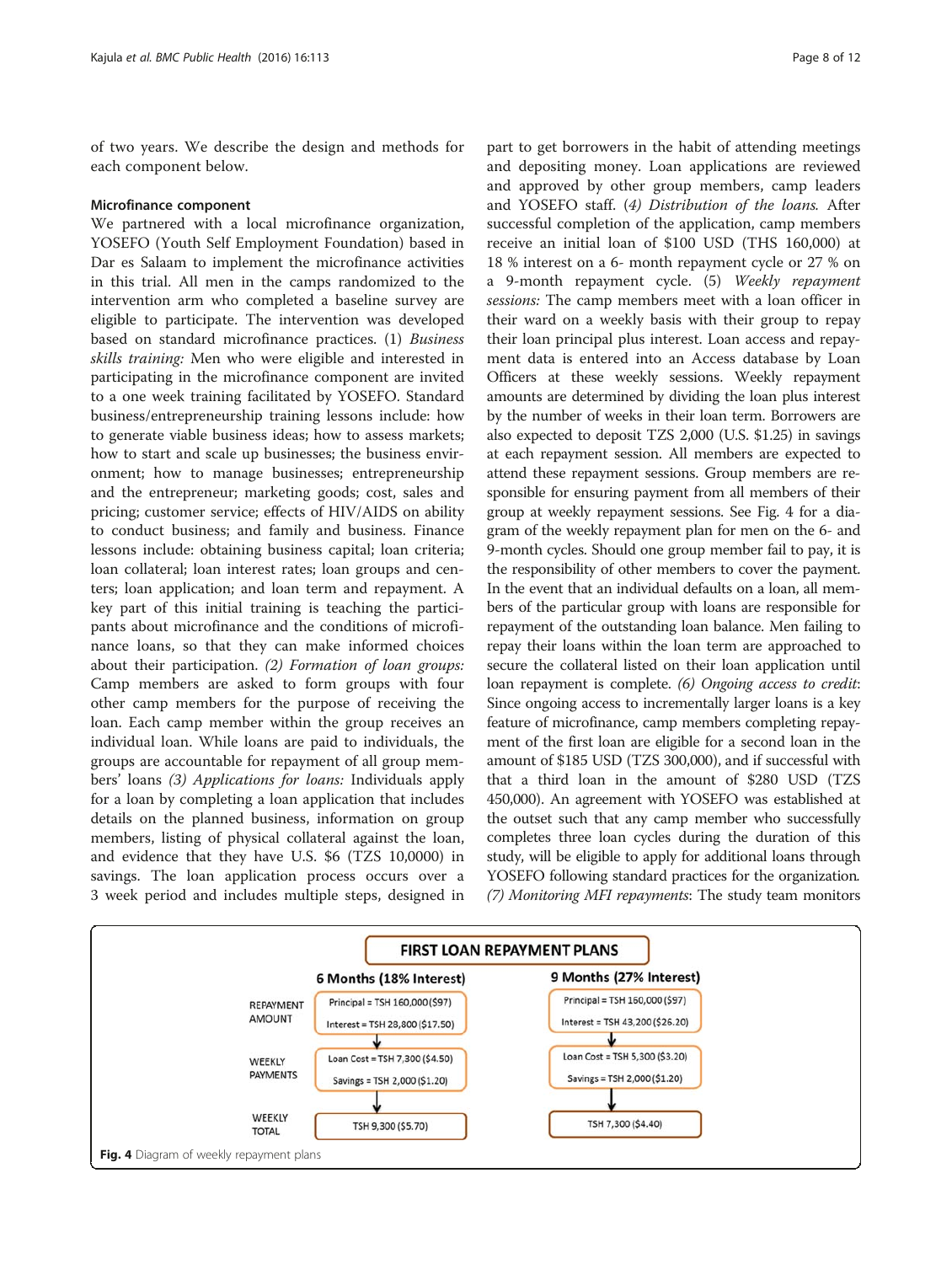all loan disbursements, weekly amounts repaid versus expected, savings deposited, and portfolio at-risk. Data are entered to an Access client database in Tanzania and synced weekly to a web based server. Aggregated data and pre-configured statistics are accessed through a master database in the U.S. Graphs of repayment success are created bi-monthly by the study team to monitor progress. This strategy allows us to identify patterns and problems early so that we can isolate the problems and try to develop strategies to address problems as they arise.

### Peer Health Leader component

The second component of the intervention targets peer leaders within camps, called camp health leaders (CHL), and trains them as health promoters for behavior change. This intervention component builds on the fact that it is possible to identify peer nominated leaders within the camps who are respected and trusted by their peers. We use the following steps to implement this component: (1) Nomination of leaders: Based on recommendations of previous studies [\[71](#page--1-0)] that have used peer opinion leaders to promote health behavior change in networks we aim to recruit 20 % of all camp members as CHLs. To identify CHLs we hold meetings with camp members in each camp. Prior to a nomination, members are asked to describe attributes of a leader. Research staff note these attributes and supplement the list with pre-determined qualities wanted in CHLs (e.g. someone who could be trusted with personal matters, someone whom you admire). At the conclusion of this discussion each camp member confidentially nominates up to 3 leaders in their camps with the qualities documented. Votes are tallied by the research coordinator. The top 20 % of camp members receiving the most votes in each camp are approached and asked if they are interested in participating in the camp health leader training. (2) Training: Peer leaders participate in an initial one-week training and two, single day booster training sessions held two and five months later. The trainings are facilitated by the site-PI and the Project Coordinator who are both master's trained psychologists with expertise in training for counseling in this context. The training provides the leaders with knowledge to address myths and misconceptions related to HIV transmission and prevention, condoms, violence and multiple sexual partnerships. A major component of the training is building skills in effective communication for social influence. Through role playing and demonstrations, leaders learn how to engage their peers in conversations about sensitive topics, how to identify and address barriers to practicing safe sex, how to counter negative viewpoints, how to use 'I' statements when talking with their peers about behavior, how to be better listeners, and how to model positive behavior choices for their peers. The training

module on gender-based violence includes several interactive activities that are designed to help the peer leaders clarify their own attitudes and values related to gender, violence and power and to help the leaders understand how violence affects women's health and well-being. Additional booster training sessions are held bi-annually with the CHLs to review information covered in the initial training, and discuss success and challenges that the health leaders faced in implementing the strategies among their peers. CHLs receive a modest allowance (TZS 5,000, equivalent to USD 2.44) for the training days to cover costs associated with transportation to get to and from the training venue. (3) Implementation of the communication and social influence strategies: Once the CHL leaders are trained, they are asked to implement the strategies they learned among peers in the camps. This includes incorporating the material they learned in the training into naturally occurring conversations that they are having with members of their camp. (4) Monitoring CHL conversations: CHL are required to keep a weekly diary documenting the number of HIV and GBV specific conversations they have had with other camp members. We established a goal with the CHL of 5 conversations per week within the camp, to try to monitor dosage of conversations against this goal. These diaries are collected from CHLs and entered into an Access spreadsheet in Tanzania and synced weekly to a web-based server. Aggregated data and pre-configured statistics are accessed through a master database in the U.S. Graphs of the conversations by camp are created and viewed bi-monthly to identify CHLs who are achieving and those who are not achieving our target dosage goals.

### **Discussion**

This is the first intervention trial that we know of targeting social networks of men in sub-Saharan Africa that jointly addresses HIV and IPV perpetration and will be evaluated with behavioral and biological endpoints. Our team identified social networks of mostly men who socialize in venues called camps. We are leveraging what we learned about these camp-based social networks to develop, implement and evaluate an intervention that combines microfinance with health promotion training for network leaders. The intervention is being evaluated through a cluster-randomized trial, in which 60 camps have been randomly selected across 4 wards of Dar es Salaam, and then randomized to receive the combined intervention or the control condition.

The study has a number of strengths. First, we have overcome challenges associated with identifying and reaching social networks of young men at risk for HIV and IPV perpetration. We have leveraged what we learned about these camp-based peer networks to design and implement the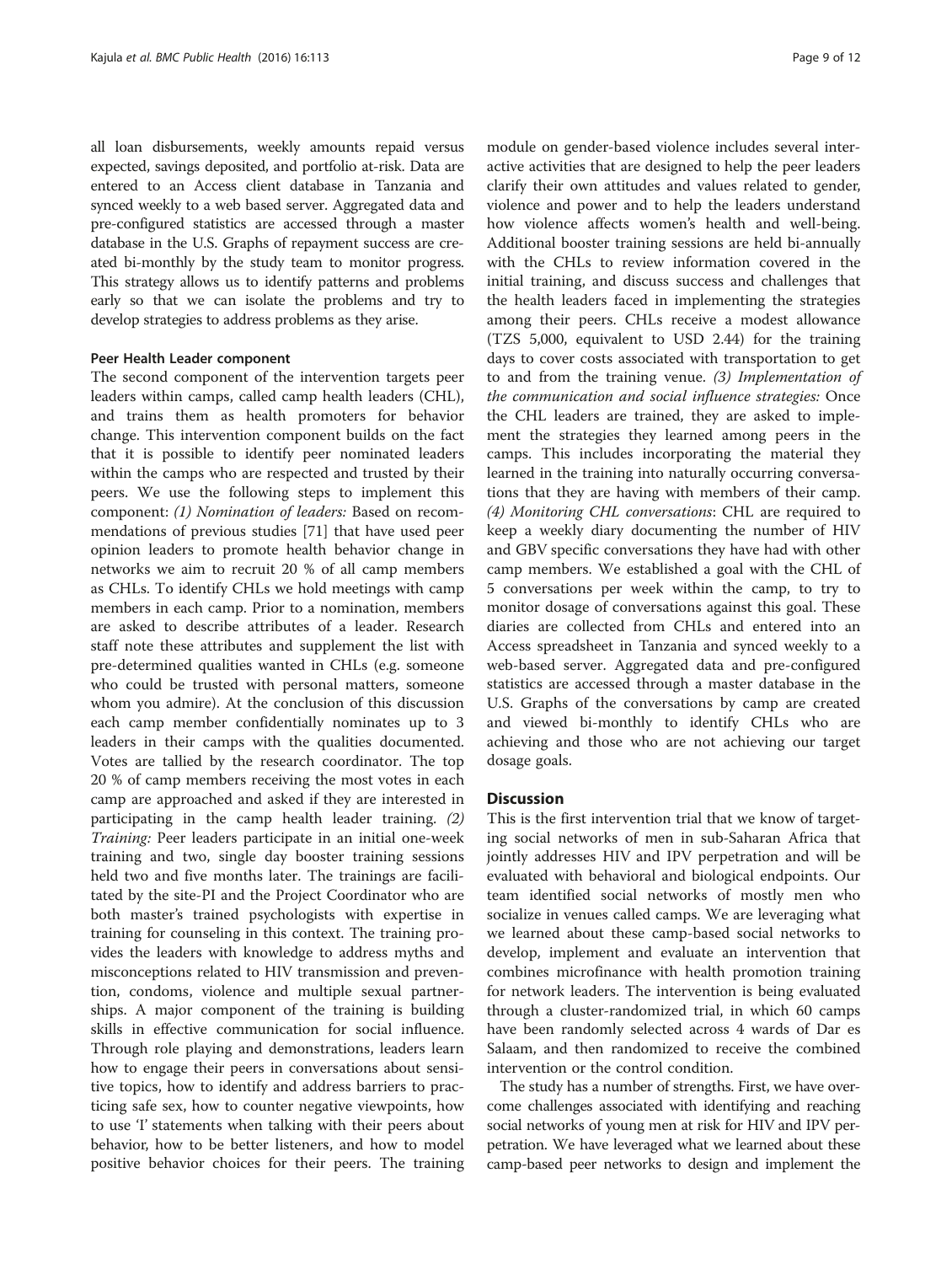<span id="page-9-0"></span>intervention trial. Second, we have built on intervention approaches that have demonstrated efficacy in leading to behavior change in other populations. We expanded what we know about these intervention approaches and applied it to reach young men in Dar es Salaam. We demonstrated that the application of these intervention approaches is feasible and acceptable through a pilot study prior to the implementation of the trial. Third, the intervention is being rigorously evaluated using a cluster-randomized trial design. Finally, we are carefully monitoring the intervention implementation through a process evaluation system that is designed to provide feedback and allow for midcourse improvements to enhance implementation.

The study also has limitations. While the camps are generally stable networks of men, it's possible that men's engagement in camps may vary over time, and camp membership may shift over time, making it challenging to retain men in the trial. Second, as with all cluster-randomized trials, there is the potential for contamination, and particularly in our case since we are working in a densely population urban setting. We were careful to group contiguous camps to minimize contamination across camps that are most proximal, however, it is still possible given the dense urban setting, that camp members in camps assigned to different conditions may share information. To measure the magnitude of contamination, intervention exposure is measured in both intervention and control camps during the 12 month and 30-month survey by asking participants to identify the other camps that they visited and assessing the frequency with which they visit these camps. We also ask participants whether they talk to individuals in those other camps about HIV or gender-based violence during the intervention period. Finally, it is possible that by working with existing social networks, characteristics of these networks such as how cohesive they are may influence how camp members do or do not engage in the intervention activities. As part of our secondary analysis, we examine how network characteristics influence the study outcomes across the camps. Our documentation of the network characteristics and their influence on study implementation and outcomes will contribute valuable information to the scientific understanding of how to design and implement social network interventions.

Effective approaches to engage men in HIV and IPV prevention are needed in low resource, high prevalence settings like Tanzania. If we determine that this approach is effective, we will examine how to adapt and scale up this approach to other urban, sub-Saharan African settings.

### Availability of data and materials

Data collected through this study and used in analyses will be made available as additional supporting files for main papers. At the conclusion of our main study analyses data

will be made available upon request and in accordance with U.S. National Institute of Health regulations.

#### Competing interests

The authors declare they have no competing interests.

#### Authors' contributions

SM conceived of this study, led the grant application, and obtained initial ethics approval from the University of North Carolina. LK, NY, LM-R, SL and MM provided input in to the study design, grant application, recruitment and intervention strategies used in the trial. PB, MK, GM, DK, LH, BS and DC provided input into the recruitment and intervention procedures and data collection, monitoring and cleaning. All authors contributed to the manuscript preparation, and approved the final manuscript for submission.

#### Acknowledgements

This research was sponsored by the U.S. National Institute of Mental Health (5R01MH098690).

#### Author details

<sup>1</sup>Department of Psychiatry and Mental Health, Muhimbili University of Health and Allied Sciences, PO Box 65466, Dar es Salaam, Tanzania. <sup>2</sup>Department of Health Behavior, The University of North Carolina at Chapel Hill, Gillings School of Global Public Health, Rosenau Hall, CB 7440, Chapel Hill, NC 27599, USA. <sup>3</sup> American University, School of International Service, 4400 Massachusetts Avenue, NW, Washington, DC 20016, USA. <sup>4</sup>Department of Health Policy and Management, The University of North Carolina at Chapel Hill, Gillings School of Global Public Health, Rosenau Hall, CB 7411, Chapel Hill, NC 27599, USA. <sup>5</sup>Department of Psychiatry and Behavioral Sciences Medical University of South Carolina, 67 President Street, Charleston, SC 29425, USA.

#### Received: 16 December 2015 Accepted: 22 January 2016

#### References

- 1. Gupta GR. How men's power over women fuels the HIV epidemic: it limits women's ability to control sexual interactions. BMJ: British Medical Journal. 2002;324(7331):183.
- 2. Jewkes RK, Levin JB, Penn-Kekana LA. Gender inequalities, intimate partner violence and HIV preventive practices: findings of a South African crosssectional study. Soc Sci Med. 2003;56(1):125–34.
- 3. Pettifor AE, Rees HV, Kleinschmidt I, Steffenson AE, MacPhail C, Hlongwa-Madikizela L, et al. Young people's sexual health in South Africa: HIV prevalence and sexual behaviors from a nationally representative household survey. Aids. 2005;19(14):1525–34.
- 4. Dunkle K, Jewkes R, Brown H, McIntyre J, Gray G, Harlow S. Gender-based violence and HIV infection among pregnant women in Soweto. In: Gender and Health Group, Men on relationships with and abuse of women, Medical Research Council Technical Report, Medical Research Council, Tygerberg. 2003.
- 5. Jewkes R, Dunkle K, Koss MP, Levin JB, Nduna M, Jama N, et al. Rape perpetration by young, rural South African men: prevalence, patterns and risk factors. Soc Sci Med. 2006;63(11):2949–61.
- 6. Martin SL, Kilgallen B, Tsui AO, Maitra K, Singh KK, Kupper LL. Sexual behaviors and reproductive health outcomes: associations with wife abuse in India. JAMA. 1999;282(20):1967–72.
- 7. Noar SM, Morokoff PJ. The relationship between masculinity ideology, condom attitudes, and condom Use stage of change: a structural equation modeling approach. International Journal of Men's Health. 2002;1(1):43–58.
- 8. Raj A, Santana MC, La Marche A, Amaro H, Cranston K, Silverman JG. Perpetration of intimate partner violence associated with sexual risk behaviors among young adult men. Am J Public Health. 2006;96(10):1873–8.
- 9. Dunkle KL, Jewkes RK, Nduna M, Levin J, Jama N, Khuzwayo N, et al. Perpetration of partner violence and HIV risk behaviour among young men in the rural Eastern Cape, South Africa. AIDS. 2006;20(16):2107–14.
- 10. Yamanis TJ, Doherty IA, Weir SS, Bowling JM, Kajula LJ, Mbwambo JK, et al. From coitus to concurrency: sexual partnership characteristics and risk behaviors of 15–19 year old men recruited from urban venues in Tanzania. AIDS Behav. 2013;17(7):2405–15.
- 11. World Health Organization. Global and regional estimates of violence against women: prevalence and health effects of intimate partner violence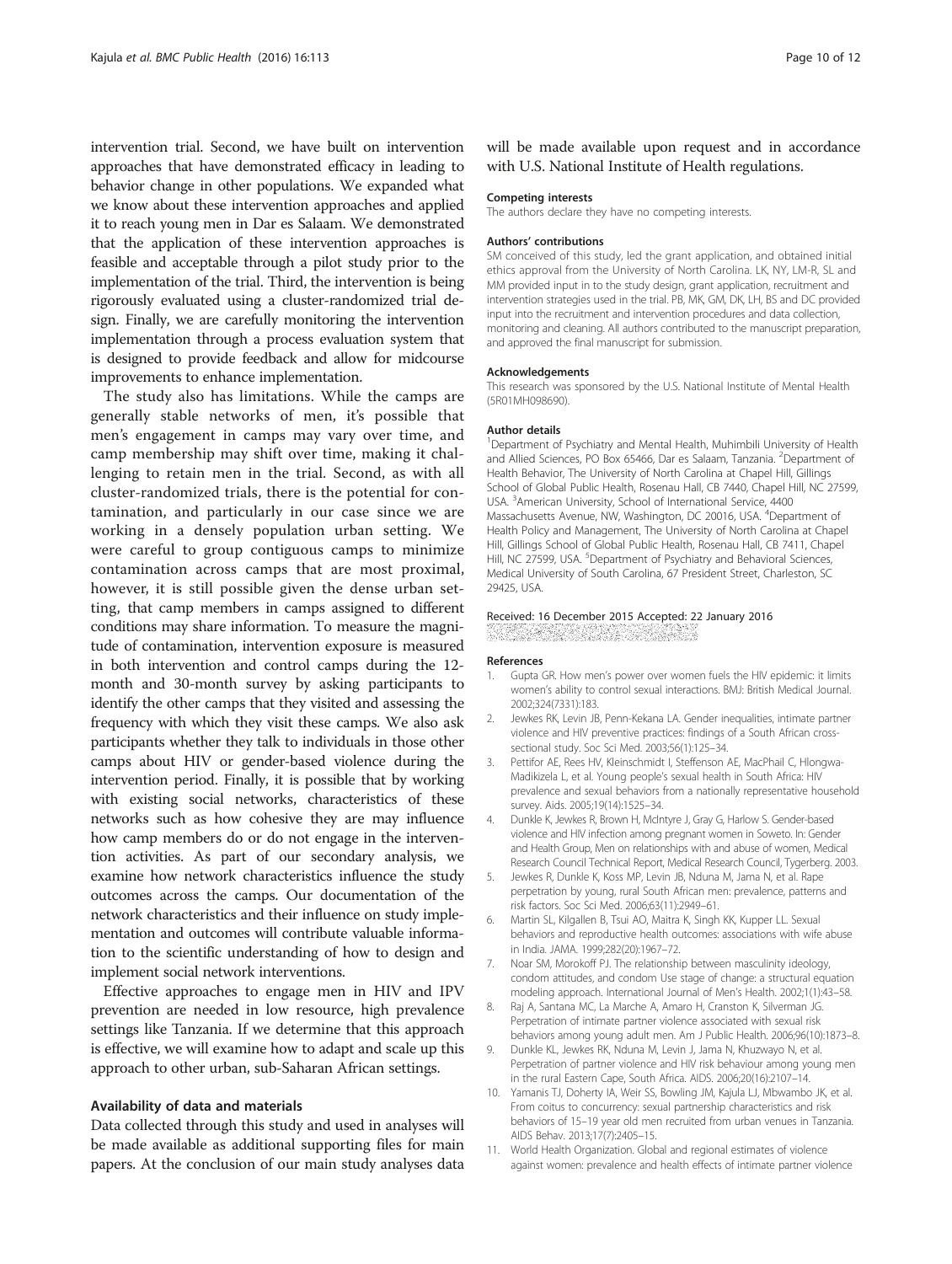<span id="page-10-0"></span>and non-partner sexual violence. In: London School of Hygiene and Tropical Medicine, and South African Medical Research Council. Geneva, Switzerland: World Health Organization; 2013.

- 12. National Bureau of Statistics (NBS) [Tanzania] and ICF Macro. Tanzania Demographic and Health Survey 2010. Dar es Salaam, Tanzania: NBS and ICF Macro; 2011.
- 13. Pico-Alfonso MA, Garcia-Linares MI, Celda-Navarro N, Blasco-Ros C, Echeburua E, Martinez M. The impact of physical, psychological, and sexual intimate male partner violence on women's mental health: depressive symptoms, posttraumatic stress disorder, state anxiety, and suicide. J Womens Health (Larchmt). 2006;15(5):599–611.
- 14. Ellsberg M, Jansen HA, Heise L, Watts CH, Garcia-Moreno C. Intimate partner violence and women's physical and mental health in the WHO multi-country study on women's health and domestic violence: an observational study. Lancet. 2008;371(9619):1165–72.
- 15. Devries KM, Mak JY, Bacchus LJ, Child JC, Falder G, Petzold M, et al. Intimate partner violence and incident depressive symptoms and suicide attempts: a systematic review of longitudinal studies. PLoS Med. 2013;10(5):e1001439.
- 16. Beydoun HA, Beydoun MA, Kaufman JS, Lo B, Zonderman AB. Intimate partner violence against adult women and its association with major depressive disorder, depressive symptoms and postpartum depression: a systematic review and meta-analysis. Soc Sci Med. 2012;75(6):959–75.
- 17. Maxwell L, Devries K, Zionts D, Alhusen JL, Campbell J. Estimating the effect of intimate partner violence on women's use of contraception: a systematic review and meta-analysis. PLoS One. 2015;10(2):e0118234.
- 18. Sarkar NN. The impact of intimate partner violence on women's reproductive health and pregnancy outcome. Journal of obstetrics and gynaecology : the journal of the Institute of Obstetrics and Gynaecology. 2008;28(3):266–71.
- 19. Coker AL, Davis KE, Arias I, Desai S, Sanderson M, Brandt HM, et al. Physical and mental health effects of intimate partner violence for men and women. Am J Prev Med. 2002;23(4):260–8.
- 20. Li Y, Marshall CM, Rees HC, Nunez A, Ezeanolue EE, Ehiri JE. Intimate partner violence and HIV infection among women: a systematic review and meta-analysis. J Int AIDS Soc. 2014;17:18845.
- 21. Kouyoumdjian FG, Findlay N, Schwandt M, Calzavara LM. A systematic review of the relationships between intimate partner violence and HIV/AIDS. PLoS One. 2013;8(11):e81044.
- 22. Campbell JC. Health consequences of intimate partner violence. Lancet. 2002;359(9314):1331–6.
- 23. Reid RJ, Bonomi AE, Rivara FP, Anderson ML, Fishman PA, Carrell DS, et al. Intimate partner violence among men prevalence, chronicity, and health effects. Am J Prev Med. 2008;34(6):478–85.
- 24. Nahapetyan L, Orpinas P, Song X, Holland K. Longitudinal association of suicidal ideation and physical dating violence among high school students. Journal of youth and adolescence. 2014;43(4):629–40.
- 25. Okuda M, Olfson M, Wang S, Rubio JM, Xu Y, Blanco C. Correlates of intimate partner violence perpetration: results from a National Epidemiologic Survey. J Trauma Stress. 2015;28(1):49–56.
- 26. Rhodes KV, Houry D, Cerulli C, Straus H, Kaslow NJ, McNutt LA. Intimate partner violence and comorbid mental health conditions among urban male patients. Ann Fam Med. 2009;7(1):47–55.
- 27. Maman S, Yamanis T, Kouyoumdjian F, Watt M, Mbwambo J. Intimate partner violence and the association with HIV risk behaviors among young men in Dar es Salaam, Tanzania. J Interpers Violence. 2010;25(10):1855–72.
- 28. Decker MR, Seage 3rd GR, Hemenway D, Gupta J, Raj A, Silverman JG. Intimate partner violence perpetration, standard and gendered STI/HIV risk behaviour, and STI/HIV diagnosis among a clinic-based sample of men. Sex Transm Infect. 2009;85(7):555–60.
- 29. Galdas PM, Cheater F, Marshall P. Men and health help-seeking behaviour: literature review. J Adv Nurs. 2005;49(6):616–23.
- 30. Nyamhanga TM, Muhondwa EP, Shayo R. Masculine attitudes of superiority deter men from accessing antiretroviral therapy in Dar es Salaam, Tanzania. Global health action. 2013;6:21812.
- 31. Stroeken K, Remes P, De Koker P, Michielsen K, Van Vossole A, Temmerman M. HIV among out-of-school youth in Eastern and Southern Africa: a review. AIDS Care. 2012;24(2):186–94.
- 32. Bartley M, Ferrie J. Do we need to worry about the health effects of unemployment? J Epidemiol Community Health. 2010;64(1):5–6.
- 33. Krishnan S, Rocca CH, Hubbard AE, Subbiah K, Edmeades J, Padian NS. Do changes in spousal employment status lead to domestic violence? Insights from a prospective study in Bangalore, India. Soc Sci Med. 2010;70(1):136–43.
- 34. Sivaram S, Latkin CA, Solomon S, Celentano D. HIV prevention in India: focus on men, alcohol use and social networks. Harvard Health Policy Review. 2006;7(2):125–34.
- 35. O'Neil JM. Summarizing 25 years of research on Men's gender role conflict using the gender role conflict scale: New research paradigms and clinical implications. Couns Psychol. 2008;36(3):358–445.
- 36. Pulerwitz J, Barker G. Measuring attitudes toward gender norms among young Men in brazil: development and psychometric evaluation of the GEM scale. Men Masculinities. 2008;10(3):322–38.
- 37. Leatherman S, Dunford C. Linking health to microfinance to reduce poverty. Bull World Health Organ. 2010;88(6):470–1.
- 38. Morduch J, Haley B. Analysis of the effects of microfinance on poverty reduction. NYU: Wagner Working Paper; 2002.
- 39. Pronyk PM, Hargreaves JR, Kim JC, Morison LA, Phetla G, Watts C, et al. Effect of a structural intervention for the prevention of intimate-partner violence and HIV in rural South Africa: a cluster randomised trial. Lancet. 2006;368(9551):1973–83.
- 40. D'Espallier B, Guérin I, Mersland R. Women and repayment in Microfinance'. Status: published. 2009.
- 41. Armendáriz B, Roome N. Gender empowerment in microfinance. In: Suresh Sundaresan. New York: Edward Elgar Publishing, Ltd; 2008.
- 42. Accion [\[http://www.accion.org/\]](http://www.accion.org/) Accessed: December 17, 2009.
- 43. Fernald LC, Hamad R, Karlan D, Ozer EJ, Zinman J. Small individual loans and mental health: a randomized controlled trial among South African adults. BMC Public Health. 2008;8:409.
- 44. Khandker SR. Using microcredit to advance women. 1998.
- 45. Yamanis TJ, Maman S, Mbwambo JK, Earp JA, Kajula LJ. Social venues that protect against and promote HIV risk for young men in Dar es Salaam, Tanzania. Soc Sci Med. 2010;71(9):1601–9.
- 46. Carter MW, Kraft JM, Koppenhaver T, Galavotti C, Roels TH, Kilmarx PH, et al. "A bull cannot be contained in a single kraal": concurrent sexual partnerships in Botswana. AIDS Behav. 2007;11(6):822–30.
- 47. Harrison A, Cleland J, Frohlich J. Young people's sexual partnerships in KwaZulu‐Natal, South Africa: patterns, contextual influences, and HIV risk. Stud Fam Plan. 2008;39(4):295–308.
- 48. Mah TL. Prevalence and correlates of concurrent sexual partnerships among young people in South Africa. Sex Transm Dis. 2010;37(2):105.
- 49. National Bureau of Statistics (NBS) [Tanzania] OM. Tanzania demographic and health survey 2004–05. 2004.
- 50. Steffenson AE, Pettifor AE, Seage III GR, Rees HV, Cleary PD. Concurrent sexual partnerships and human immunodeficiency virus risk among South African youth. Sex Transm Dis. 2011;38(6):459.
- 51. Kelly JA. Community-level interventions are needed to prevent new HIV infections. Am J Public Health. 1999;89(3):299–301.
- 52. DiClemente RJ, Wingood GM. Human immunodeficiency virus prevention for adolescents: windows of opportunity for optimizing intervention effectiveness. Arch Pediatr Adolesc Med. 2003;157(4):319–20.
- Jemmott 3rd JB, Jemmott LS. HIV risk reduction behavioral interventions with heterosexual adolescents. AIDS. 2000;14 Suppl 2:S40–52.
- 54. Maman S, Kajula L, Balvanz P, Kilonzo M, Mulawa M, Yamanis T. Leveraging strong social ties among young men in Dar es Salaam: a pilot intervention of microfinance and peer leadership for HIV and gender-based violence prevention. Glob Public Health 2015:1–14. [Epub ahead of print]
- 55. TACAIDS Z, NBS OCGS I. Tanzania HIV/AIDS and malaria indicator survey 2011–12. In: Dar es Salaam, Tanzania Dar es Salaam, Tanzania: Tanzania Commission for AIDS (TACAIDS), Zanzibar AIDS Commission (ZAC), National Bureau of Statistics (NBS), Office of the Chief Government Statistician (OCGS), and ICF International. 2013.
- 56. City Mayor Statistics [[http://www.citymayors.com/statistics/urban\\_growth1.](http://www.citymayors.com/statistics/urban_growth1.html) [html\]](http://www.citymayors.com/statistics/urban_growth1.html) Accessed October 20, 2015.
- 57. NBS NBoS. Statistics for Development. 2012.
- 58. Baker JL. Climate change, disaster risk, and the urban poor: cities building resilience for a changing world: Washington, D.C.: World Bank Publications; 2012.
- 59. Tanzania National Bureau of Statistics. Population Distribution of Tanzania by Region, District, Ward and Village/Mtaa; 2012 PHC. 2012.
- 60. Weir SS, Pailman C, Mahlalela X, Coetzee N, Meidany F, Boerma JT. From people to places: focusing AIDS prevention efforts where it matters most. AIDS. 2003;17(6):895–903.
- 61. Weir SS, Morroni C, Coetzee N, Spencer J, Boerma JT. A pilot study of a rapid assessment method to identify places for AIDS prevention in Cape Town, South Africa. Sex Transm Infect. 2002;78 Suppl 1:i106–113.